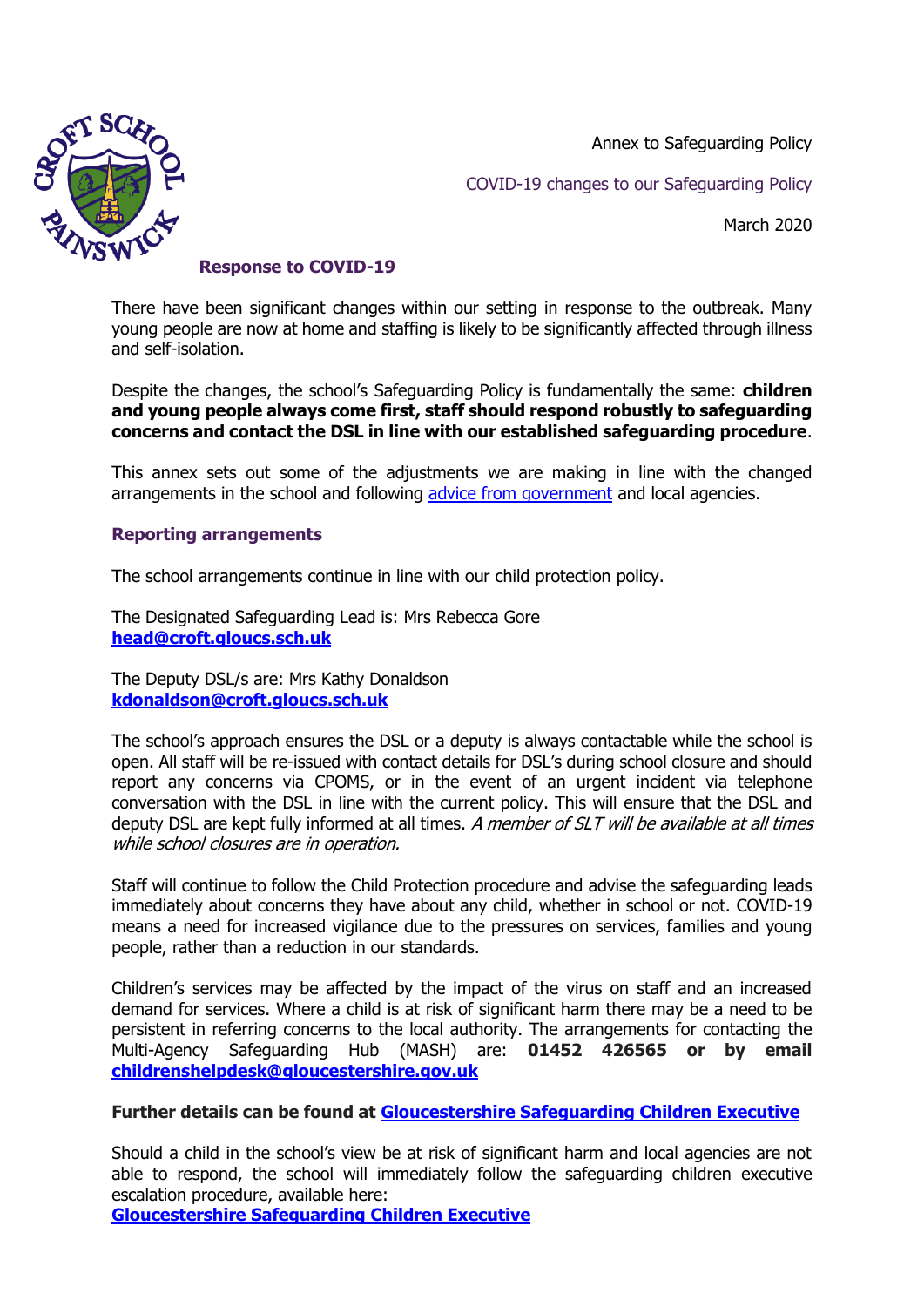# **Identifying vulnerability**

Schools relationships with the community mean we have identified children who may be classed as 'vulnerable'

We have put in place specific arrangements in respect of the following groups:

- Children in Care individual agreements with carers and Social Worker; risk assessments completed.
- Children subject to a child protection plan/ Child in Need plan places offered, if not taken this must be agreed by Social Worker and family; risk assessments completed.
- Children with an EHCP Individual Risk Assessments undertaken and consultations held with parents/carers, SLT and SENCO.
- Children on the edge of social care involvement or pending allocation of a social worker – Where required these children will be offered a place at school; risk assessments completed.

More children may be added to this group in response to concerns raised with the DSL. Contact arrangements will be agreed with parents/carers, SLT and DSL.

Where appropriate school will liaise with other agencies involved in their care, including where appropriate their social worker and the Virtual School Head for Children in Care and those who have previously been Children in Care.

In addition, the following groups have specific arrangements around contact and support from the school.

- Children of critical workers who may attend school if no safe alternative arrangements can be made.
- Children at home home learning is emailed out to parents on a weekly basis. This can also be found on the school website on each classes page. Class teachers will check class emails from 10am-2pm to respond to any questions or concerns that parents may have.

The plans in respect of each child in these groups will be reviewed regularly.

### **Holiday arrangements**

School will be open over Easter. Emergency details of Social Care, Early Help Offer and local charities will be published on the website

### **Attendance**

The school is following the [attendance guidance issued by government.](https://www.gov.uk/government/publications/coronavirus-covid-19-attendance-recording-for-educational-settings) Where a child is expected and does not arrive the school will follow our attendance procedure and make contact with the family. If contact is not possible by 9:30am the DSL must be informed. The DSL will attempt a range of methods to contact the parent but if necessary arrange a home visit by the school or another appropriate agency. A risk assessment will be undertaken to consider manage the implications of COVID-19 alongside other risks perceived to the child. The risk of COVID-19 **does not override** the duty on the school to ensure children and young people are safe.

These arrangements will only be in place for children who have enrolled and are eligible for Emergency Childcare. For all other children school is closed.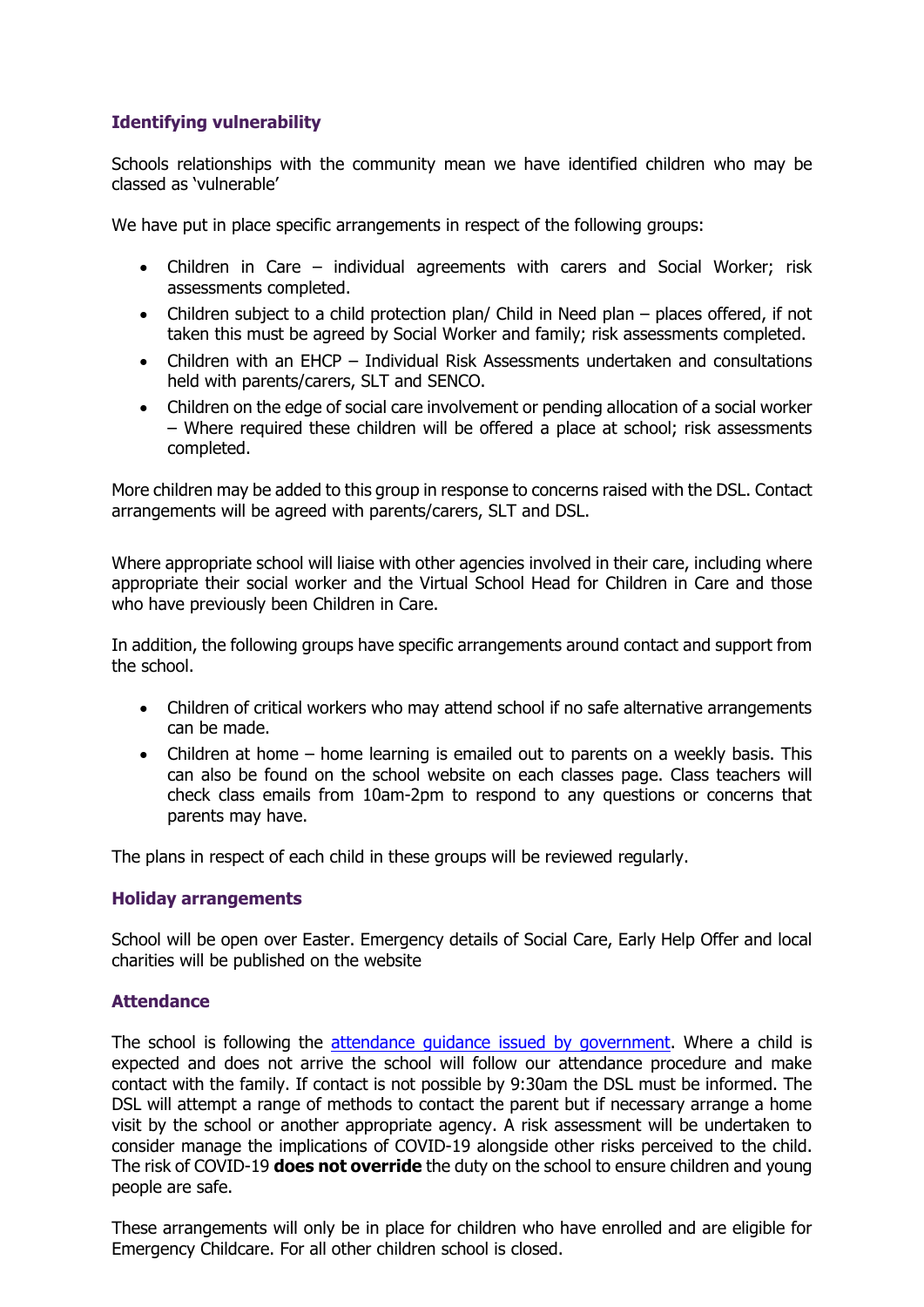### **Staff will be aware of increased risk**

The pressures on children and their families at this time are significant. There will be heightened awareness of family pressures through being contained in a small area, poverty, and financial or health anxiety. These areas should be considered in the setting of any work for children to undertake at home (including recognising the impact of online learning – see below). Staff will be aware of the mental health of both children and their parents and carers, informing the DSL about any concerns.

Incidences of Domestic Abuse are expected to significantly increase during the period of isolation as perpetrators will use this time as a "tool of coercive and controlling behaviour", and victims and their children are consistently more vulnerable during periods of societal stress [see government guidance.](https://www.gov.uk/guidance/domestic-abuse-how-to-get-help?utm_source=9edb434c-8bd7-4ca1-b369-97fee02097fe&utm_medium=email&utm_campaign=govuk-notifications&utm_content=immediate)

Operation Encompass will continue as normal with notifications being sent to the school's email address [encompass@croft.gloucs.sch.uk](mailto:encompass@croft.gloucs.sch.uk) For further information please contact Halah Shams El-Din on 01452 328953 or by email [halah.shamsel-din@gloucestershire.gov.uk](mailto:halah.shamsel-din@gloucestershire.gov.uk)

### **Risk online**

Young people will be using the internet more during this period. The school may also use online approaches to deliver training or support. Staff will be aware of the signs and signals of cyberbullying and [other risks online](https://www.nspcc.org.uk/keeping-children-safe/online-safety/) and apply the same child-centred safeguarding practices as when children were learning at the school.

- The school continues to ensure appropriate filters and monitors are in place
- Our governing body will review arrangements to ensure they remain appropriate
- The school has taken on board quidance from the [UK Safer Internet Centre](https://www.saferinternet.org.uk/) on safe remote learning and guidance for [safer working practice](https://www.saferrecruitmentconsortium.org/GSWP%20Sept%202019.pdf) from the Safer Recruitment Consortium.
- Staff have discussed the risk that professional boundaries could slip during this exceptional period and been reminded of the school's code of conduct and importance of using school systems to communicate with children and their families.
- Children and young people accessing remote learning receive quidance
- Parents and carers have information via the website about keeping children safe online with peers, the school, other education offers they may access and the wider internet community. We have set out the school's approach, including the sites children will be asked to access. Parents have been offered the following links: www.discoveryeducation.co.uk www.twinkl.co.uk/offer http://cincinnatizoo.org/home-safari-resources/ www.phonicsplay.co.uk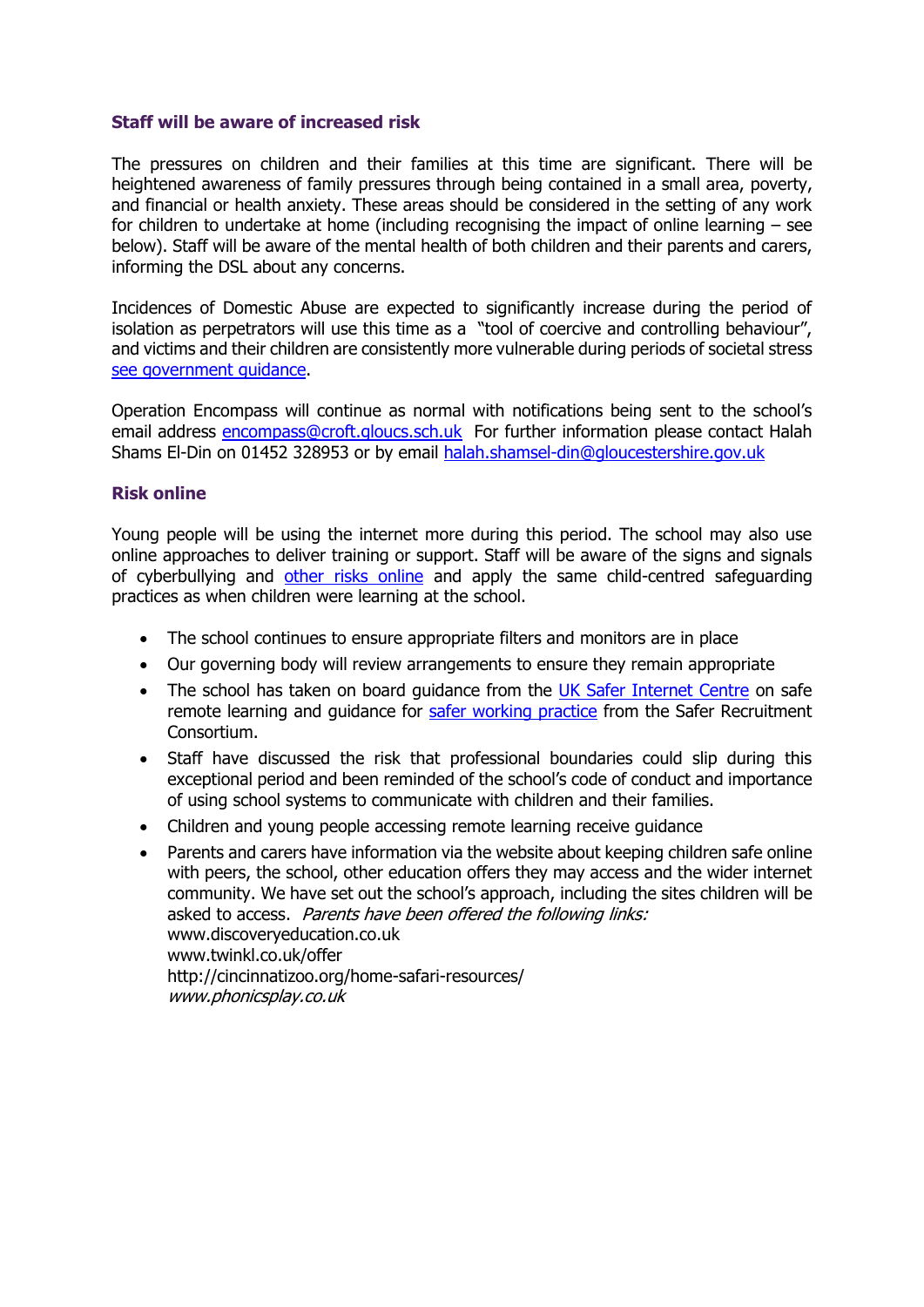[Internet matters](https://www.internetmatters.org/?gclid=EAIaIQobChMIktuA5LWK2wIVRYXVCh2afg2aEAAYASAAEgIJ5vD_BwE) - for support for parents and carers to keep their children safe online [South West Grid for Learning](https://swgfl.org.uk/) - for support for parents and carers to keep their children safe online

[Net-aware](https://www.net-aware.org.uk/) - for support for parents and careers from the NSPCC [Parent info](https://parentinfo.org/favicon.ico) - for support for parents and carers to keep their children safe online [Thinkuknow](https://www.thinkuknow.co.uk/) - for advice from the National Crime Agency to stay safe online [UK Safer Internet Centre](https://www.saferinternet.org.uk/) - advice for parents and carers

Free additional support for staff in responding to online safety issues can be accessed from the [Professionals Online Safety Helpline at the UK Safer Internet Centre.](https://www.saferinternet.org.uk/helpline/professionals-online-safety-helpline)

### **Allegations or concerns about staff**

With such different arrangements, young people could be at greater risk of abuse from staff or volunteers. We remind all staff to maintain the view that 'it could happen here' and to immediately report any concern, no matter how small, to the safeguarding team.

Any staff or volunteers from outside our setting will complete an induction to ensure they are aware of the risks and know how to take action if they are concerned.

We have confirmed the arrangements to contact the LADO at the local authority remain unchanged and can be found at

[The role of the LADO and the allegations management process -](https://www.gscb.org.uk/i-work-with-children-young-people-and-parents/the-role-of-the-lado-and-the-allegations-management-process/) Safeguarding Children in **[Gloucestershire](https://www.gscb.org.uk/i-work-with-children-young-people-and-parents/the-role-of-the-lado-and-the-allegations-management-process/)** 

If necessary, the school will continue to follow the duty to refer to DBS any adult who has harmed or poses a risk of harm to a child or vulnerable adult, and to the Teacher Regulation Agency in line with paragraph 166 of Keeping Children Safe in Education 2019 using the address [Misconduct.Teacher@education.gov.uk](mailto:Misconduct.Teacher@education.gov.uk) .

#### **New staff or volunteers**

New starters must have an induction before starting or on their first morning with the DSL or a deputy. They must read the school child protection policy, the behaviour policy, the whistleblowing policy and the code of conduct. The DSL or deputy will ensure new recruits know who to contact if worried about a child and ensure the new starters are familiar with the child protection procedure.

If staff or volunteers are transferring in from other registered education or childcare settings for a temporary period to support the care of children, we will seek evidence from their setting that:

- the member of staff has completed relevant safeguarding training in line with other similar staff or volunteers,
- they have read Part I and Annex A of Keeping Children Safe in Education, and
- where the role involves regulated activity and the appropriate DBS check has been undertaken by that setting we will undertake a written risk assessment (see flowchart on Page 40 of KCSiE 2019) to determine whether a new DBS would need to be undertaken. It may be in these exceptional times we can rely on the DBS undertaken by their setting.